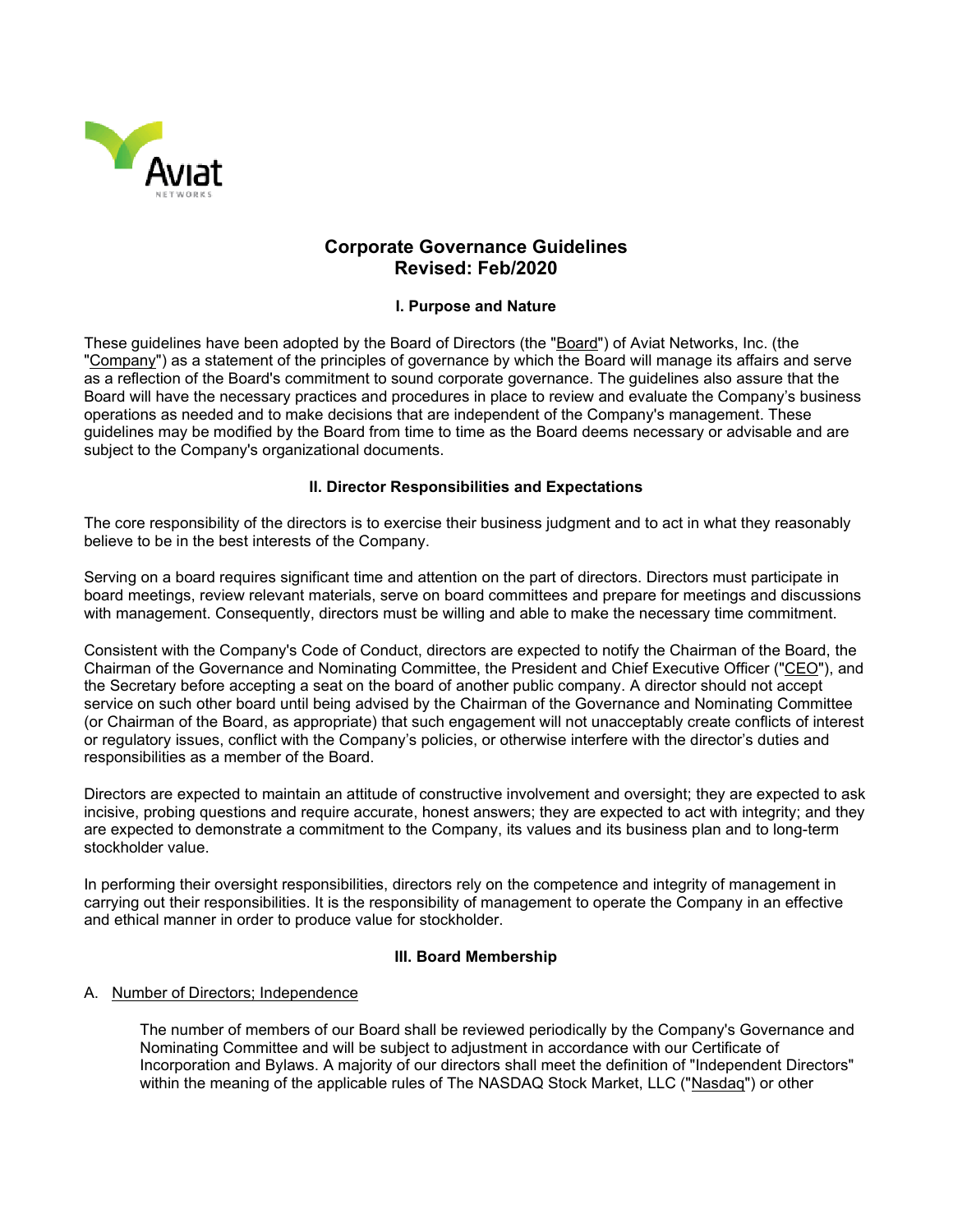exchange on which the Company's securities are listed. The Governance and Nominating Committee will review the independence requirements on an annual basis.

# B. Selection of New Director Candidates

The Governance and Nominating Committee is responsible for (1) recommending to the Board nominees for election to the Board by the holders of our Common Stock and (2) recommending to the Board persons to fill vacancies of directors on the Board that may occur between annual meetings of stockholder. All directors so recommended shall stand for election by the stockholder in accordance with our Certificate of Incorporation and Bylaws.

# C. Director Candidate Criteria

Each director shall have the ability to apply good business judgment and must be able to exercise his or her duties of loyalty and care. As part of the annual Board evaluation processes, each director must evaluate whether he or she can make the necessary time commitment to properly exercise the duties and obligations of the position. Candidates for the position of director should exhibit proven leadership capabilities, high integrity, exercise high level responsibilities within their chosen careers, and have an ability to quickly grasp complex principles of business, finance, international transactions, and communication technologies. In general, candidates will be preferred who hold or have held an established executive level position in business, finance, law, education, research, government or civic activity.

# D. Extending an Invitation

The invitation to join the Board is to be extended by the Board, acting through the Board Chair or the Chair of the Governance and Nominating Committee.

### E. Policy on Majority Voting for Directors

In accordance with the bylaws of the Company, a nominee must receive a majority of votes cast, as defined in the bylaws of the Company, in order to be elected or reelected to the Board, except that if as of a date that is fourteen (14) days in advance of the date that the Company files its definitive proxy statement with the Securities and Exchange Commission (the "SEC") (regardless of whether or not thereafter revised or supplemented) the number of nominees exceeds the number of directors to be elected, then the directors will be elected by the vote of a plurality of the shares represented in person or by proxy at any such meeting and entitled to vote on the election of directors. If an incumbent director fails to receive the required vote for reelection in an uncontested election, then such director will, promptly following certification of the stockholder vote, offer his or her resignation to the Board for consideration in accordance with the following procedures. All of these procedures shall be completed within 90 days following certification of the stockholder vote.

The Board, through its Qualified Independent Directors (as defined below), shall evaluate the best interest of the Company and its stockholders and shall decide the action to be taken with respect to such offered resignation, which can include, without limitation: (i) accepting the resignation; (ii) accepting the resignation effective as of a future date not later than 180 days following certification of the stockholder vote; (iii) rejecting the resignation but addressing what the Qualified Independent Directors believe to be the underlying cause of the withhold votes; (iv) rejecting the resignation but resolving that the director will not be re-nominated in the future for election; or (v) rejecting the resignation.

In reaching their decision, the Qualified Independent Directors shall consider all factors they deem relevant, including but not limited to: (i) any stated reasons why stockholders did not vote for such director; (ii) the extent to which the "against" votes exceed the votes "for" the election of the director and whether the "against" votes represent a majority of the Company's outstanding shares of common stock; (iii) any alternatives for curing the underlying cause of the "against" votes; (iv) the director's tenure; (v) the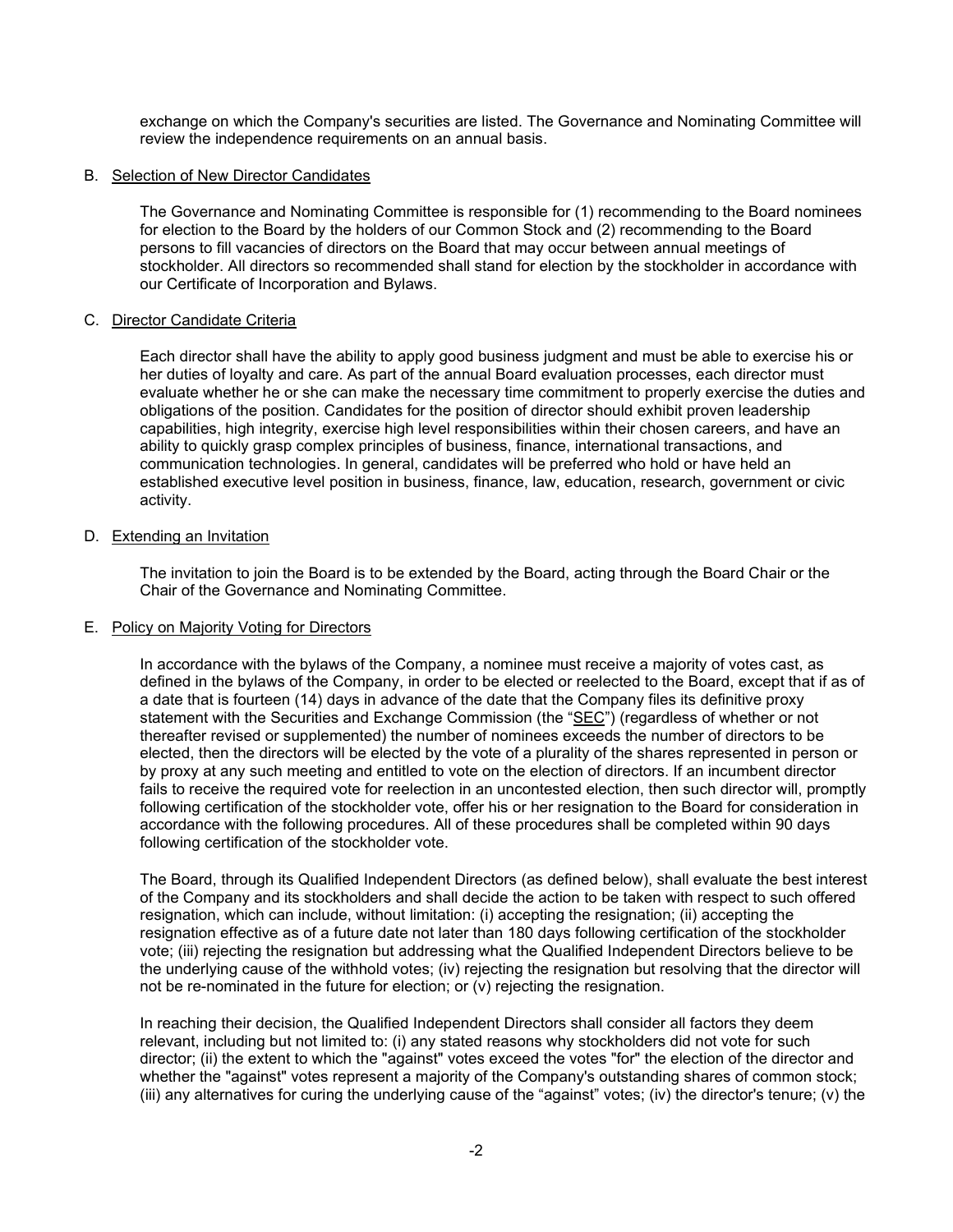director's qualifications; (vi) the director's past and expected future contributions to the Company; (vii) the overall composition of the Board, including whether accepting the resignation would cause the Company to fail or potentially fail to comply with any applicable law, rule or regulation of the SEC, or rule of Nasdaq; and (viii) whether such director's continued service on the Board for a specified period of time is appropriate in light of current or anticipated events involving the Company.

Following the Board's determination, the Company shall, within four business days, disclose publicly in a document furnished or filed with the SEC the Board's decision as to whether or not to accept the resignation offer. The disclosure shall also include a description of the process by which the decision was reached, including, if applicable, the reason or reasons for rejecting the offered resignation.

A director who is required to offer his or her resignation in accordance with this policy shall not be present during the deliberations or voting as to whether to accept his or her resignation or, except as otherwise provided below, a resignation offered by any other director in accordance with this policy. Prior to voting, the Qualified Independent Directors may afford the affected director an opportunity to provide any information or statement that he or she deems relevant.

For purposes of this policy, "Qualified Independent Directors" means all directors who (i) are independent directors (as defined in accordance with the rules of Nasdaq) and (ii) are not required to offer their resignation in connection with an election in accordance with this policy. If there are fewer than three independent directors then serving on the Board who are not required to offer their resignations in accordance with this policy, then the Qualified Independent Directors shall mean all of the independent directors, and each independent director who is required to offer his or her resignation in accordance with this Policy shall recuse himself or herself from the deliberations and voting only with respect to his or her individual offer to resign.

All nominees for election or reelection as a director in an uncontested election shall be deemed to have agreed to abide by this policy and, if applicable, shall offer to resign and shall resign if requested to do so in accordance with this policy (and shall if requested submit an irrevocable resignation letter, subject to this policy, as a condition to being nominated for election).

### F. Director Orientation and Continuing Education

Materials and briefings are provided to new directors, on an individualized basis, to permit them to become familiar with the Company's business, industry and corporate governance practices.

The Company also encourages its directors to participate, either through attending or presenting at continuing director education programs intended to enhance their participation in the Board and stay up to date with current corporate governance issues and principles.

The Company will reimburse Board members for expenses associated with continuing education programs. It is expected that directors will equally apportion their expenses among all of the companies on whose boards they serve.

### G. Changes in Principal Position or Responsibility

Any director who is employed by the Company will submit to the Board Chair and Governance and Nominating Committee Chair a written resignation as a director of the Board upon the termination of employment (for any reason) with the Company.

A non-employee director who experiences a material change in his or her principal employment or professional position at any time after being elected to the Board shall so notify the Board. The Board will determine whether or not the continued service of such individual as a director of the Board will be in the best interests of the Company and its shareowners.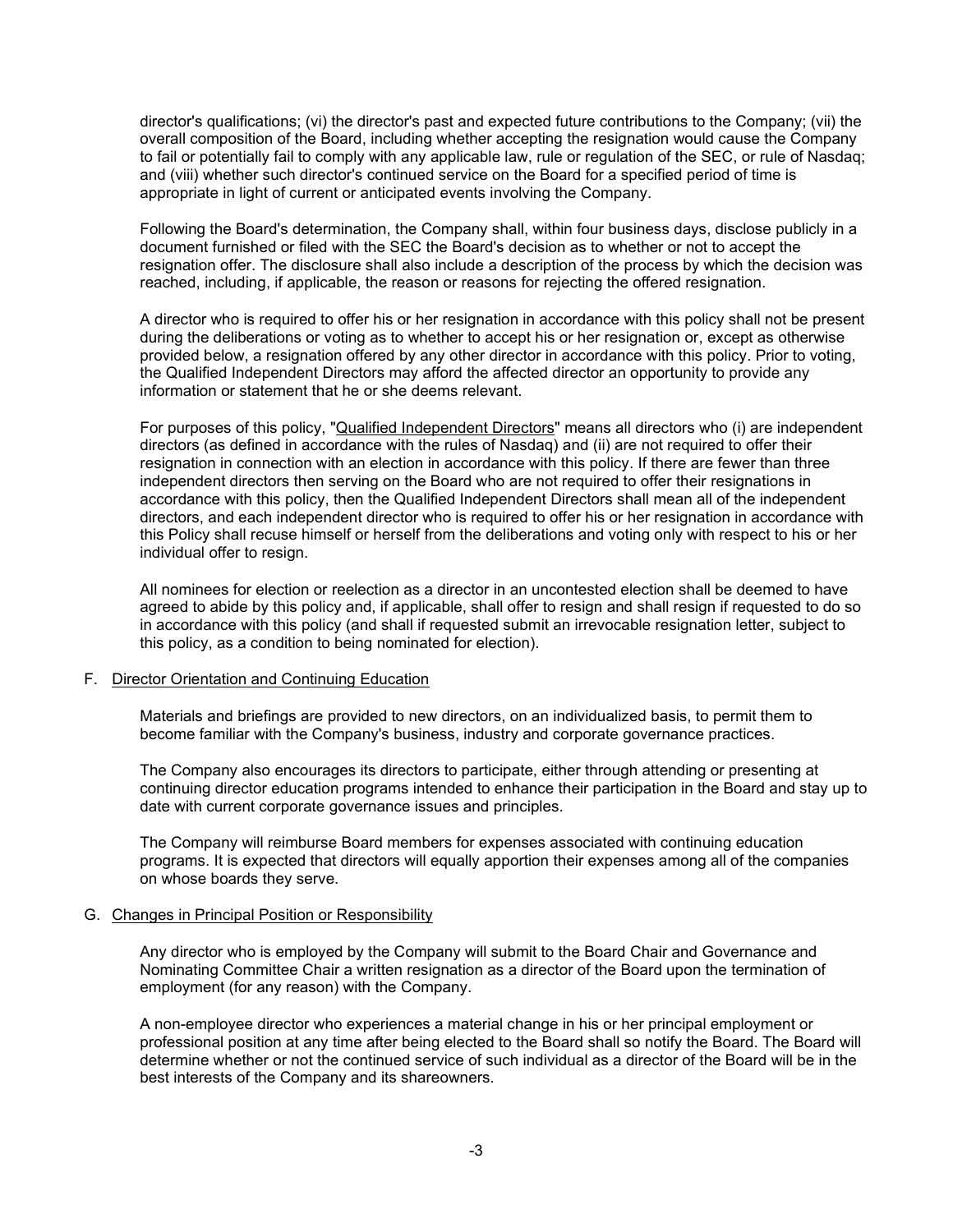# H. Term Limitations, Retirement and Other Directorships

Membership on the Board is not subject to term limits other than mandatory retirement.

A director shall not be older than 75 years of age on the date of their election or appointment to be eligible to serve as a director unless otherwise specifically approved by resolution passed by the directors then in office or by the sole remaining director.

Consistent with the spirit of integrity and ethical behavior of the Company's Code of Conduct, a director shall not contemporaneously serve on such a number of other public company boards of directors which will adversely impact the performance of his or her obligations and duties as a member of director of the Board of the Company.

- I. Stock Ownership (as adopted at the November 12, 2019 Compensation Committee Meeting)
	- 1. A director shall achieve ownership of three times (3x) such director's annual cash retainer (exclusive of chairperson or committee fees);
	- 2. A director is required to achieve compliance with the foregoing ownership requirement by the later of (a) five years from the date of adoption of these guidelines, or (b) five years from the start of such director's directorship with the Company; and
	- 3. For purposes of these guidelines, all vested restricted stock units or Company shares purchased by a director in the open market shall be counted toward a director's ownership requirement.

# **IV. Functioning of the Board**

### A. Board Chairman and CEO

Consistent with the Company's Bylaws, the Chairman of the Board is elected by the Board and presides at meetings of the Board. The Company's CEO is also designated by our Board. The CEO, under the direction and oversight of our Board, generally manages the business and affairs of the Company. The CEO ensures the directives and policies adopted by the Board are carried out and fulfills the responsibilities of the office set forth in our Bylaws. The CEO also may serve as Chairman of the Board, if deemed appropriate by the Board. In such a case, the Board shall also elect a Lead Director from the independent directors and who shall perform his or her duties consistent with the Company's Lead Director Guidelines.

### B. Frequency of Board Meetings

A minimum of four regular meetings of the Board are held each year. Additional meetings will be held as needed and shall be called in accordance with our Bylaws. At least one meeting per year may be an extended meeting focusing on long-range strategies of the Company or Board governance matters.

### C. Agenda Items for Board Meetings

Each meeting may include regular items of business as well as special items that may require consideration by the Board. The Secretary assists the Board Chair with the development of the agenda for each meeting. Individual directors are encouraged to suggest additional topics for inclusion on the agenda.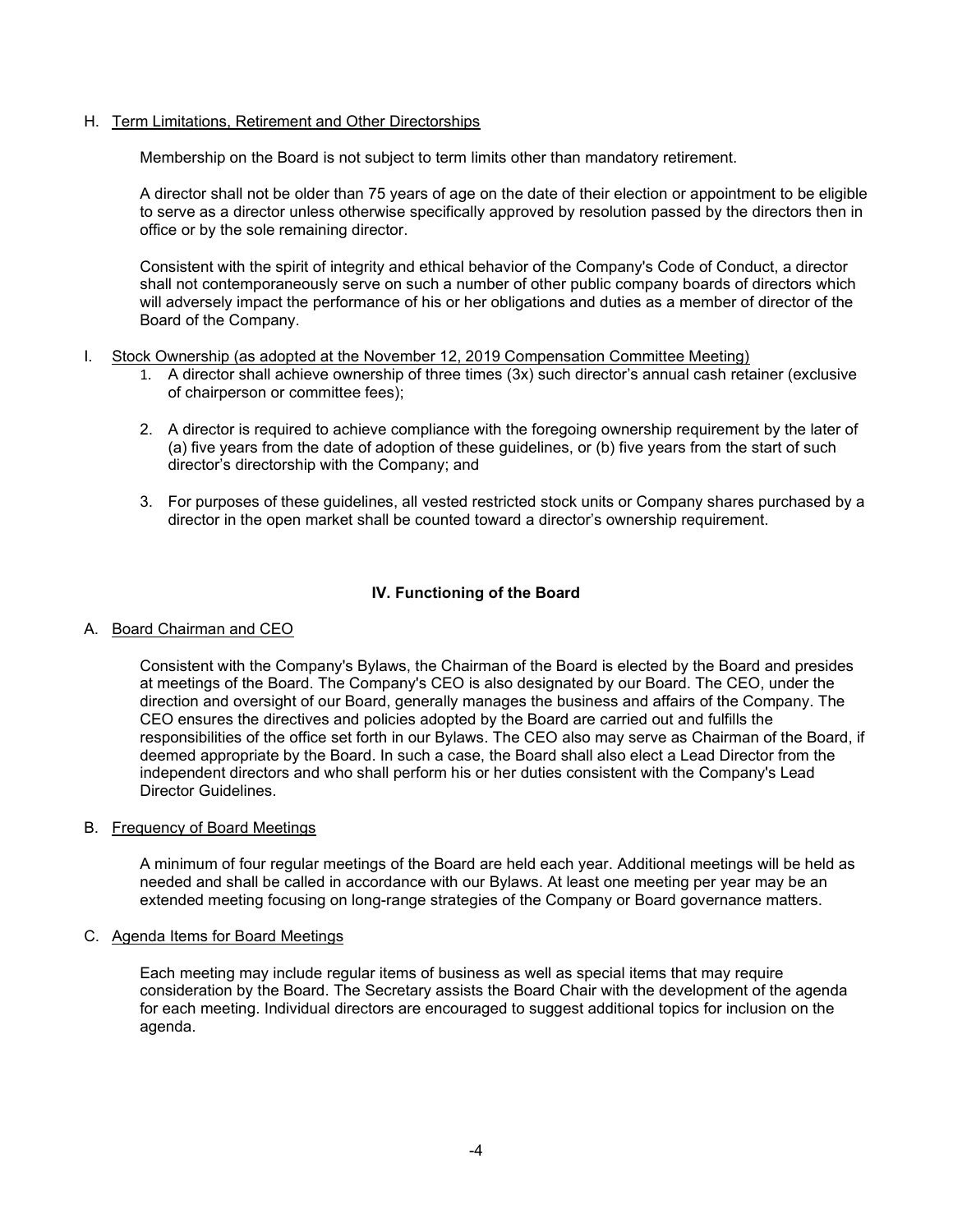### D. Board Materials Distributed in Advance

In advance of each meeting, information important to the Board's understanding of issues scheduled for discussion at the ensuing Board meeting are distributed in writing to the Board through the Company's Secretary. Those responsible for preparing such information shall see that this material is concise, while still providing the information necessary to ensure an informed judgment can be reached.

### E. Attendance at Board and Committee Meetings

Each of our directors is expected to make every reasonable effort to participate in all meetings of the Board. The Secretary of the Company also attends each meeting of the Board and its Committees and serves as the Board Secretary. Appropriate officers of the Company may be invited by the Board, Committee Chair, or Chief Executive Officer to attend the general session of the regular meetings of the Board. The Board encourages Management to bring managers into Board and Committee meetings from time to time who: (a) can provide additional insight on items being discussed, or (b) have potential for additional leadership responsibilities.

Proxy materials of the Company prepared in connection with the annual meeting of stockholders must identify each director who attends less than 75% of the total number of Board and applicable Committee meetings (in person or by telephone) held during the preceding fiscal year.

#### F. Sessions of Non-Management and Independent Directors

The Chairman of the Board shall lead regularly scheduled meetings of non-management directors. In addition, the Company's Independent Directors shall meet regularly in an executive session for such purposes as they deem appropriate. If a Lead Director has been appointed, then he/she shall preside at such meetings. If a Lead Director has not been elected, the Chair of the Governance and Nominating Committee shall preside at such meetings.

### G. Matters for Board Consideration

In addition to matters requiring specific approval, the Board receives and considers regular reports regarding the long-term strategy, business operations, financial condition and other affairs of the Company and provides advice and counsel to management regarding such topics. Periodically, the Board establishes standards for transactions and commitments that require Board approval. Examples of this include the annual operating plan for the Company and significant transactions not in the ordinary course of business or any matter requiring approval under our Certificate of Incorporation or Bylaws or applicable laws, rules or regulation. The respective Committee Charters also specify certain matters requiring review and approval by the Committees.

#### H. Board Access to Management

Board members have complete access to Management and all information regarding the business or the affairs of the Company. It is assumed that Board members will use judgment to assure this contact is not distracting to the business operation of the Company, and that such contact, if in writing, be copied to the Chief Executive Officer and the Board Chair.

### I. Evaluation of the Chief Executive Officer

The Compensation Committee, will evaluate the performance and effectiveness of the Chief Executive Officer annually, based on objective criteria, which includes performance of the business, accomplishment of long-term strategic objectives, and Management development, and will report its findings and recommendations to the full Board.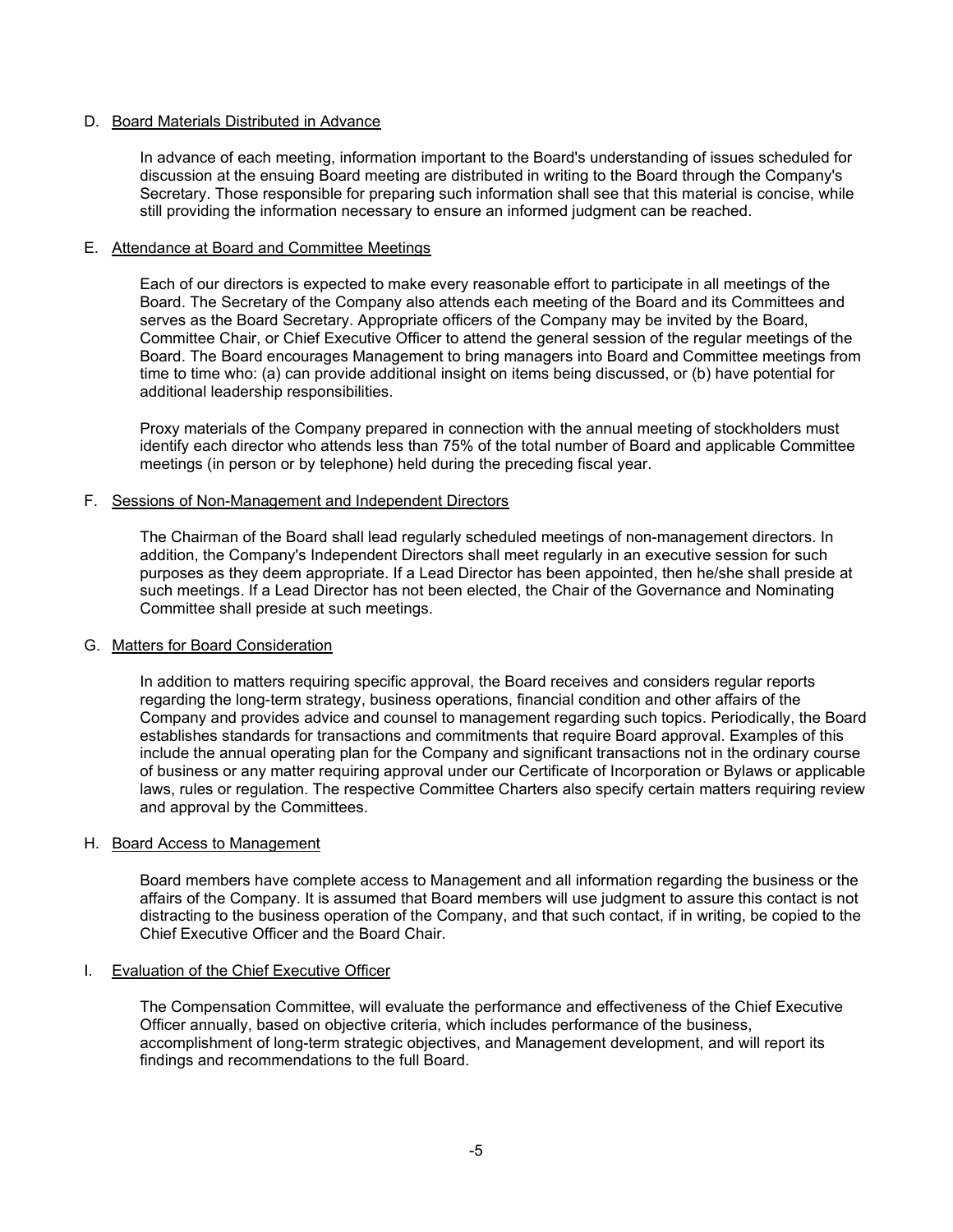# J. Succession Planning; Management Development; Human Resource Strategy

The Chief Executive Officer will present an annual report to the Board regarding succession planning, senior executive evaluation and development and the Company's human resource strategy. The Board, in its discretion, may receive this report through the Governance and Nominating Committee.

### K. Board Communication with Stakeholders

The Board believes that Management should speak on behalf of the Company to parties such as investors, media, customers, suppliers, employees and other constituents. From time to time, individual directors may be requested by Management to meet or otherwise communicate with various constituencies involved with the Company. In addition, the Board and its Committees shall issue reports directly to the Company's stockholders, as the Board deems appropriate. Examples of this include annual reports of the Compensation and Audit Committees in connection with the Company's annual proxy statement.

# L. Code of Business Conduct and Code of Ethics

The Company has adopted a Code of Business Conduct, which makes clear our standards of high integrity and ethical behavior as well as the requirement of compliance with all applicable laws in the conduct of the Company's business. In addition, consistent with the requirements of the Sarbanes-Oxley Act and within the meaning of the applicable rules of the stock market or other exchange on which the Company's securities are listed, the Board has adopted a Code of Ethics.

### M. Assessing the Board's Effectiveness

The Governance and Nominating Committee of the Board is responsible for facilitating the Board's assessment of its effectiveness on an annual basis. The assessment addresses the Board's contribution as a whole to the success of the Company, and specifically reviews areas in which the Board and/or Management believe a better contribution could be made. The annual assessment may also serve as a basis for the addition, modification or deletion of Board policies and/or practices.

### N. Confidentiality

The Board believes that maintaining confidentiality of information and deliberations is an imperative.

# **V. Committees of the Board**

# A. Number of Committees

The Committees of the Board are the Audit Committee, the Compensation Committee and the Governance and Nominating Committee. Each Committee will consist of at least three directors. The Audit Committee, Compensation Committee and Governance and Nominating Committee will be comprised solely of Independent Directors as defined in Nasdaq Rule 5605(a)(2). Each member of the Governance and Nominating Committee shall be free from any relationship that, in the opinion of the Board, would interfere with the exercise of his or her independent judgment as a member. The Board has adopted charters for each of the three Committees listed above. Any new committees that may be formed will have a charter recommended by that Committee and ultimately approved by the Board. Finally, the Board may establish other Committees, as it deems appropriate from time to time.

# B. Committee Membership

The Board will appoint all members of its various committees upon consideration of recommendations from the Governance and Nominating Committee. The Board shall also meet as necessary to fill vacancies or to make assignments for new members of the Board.